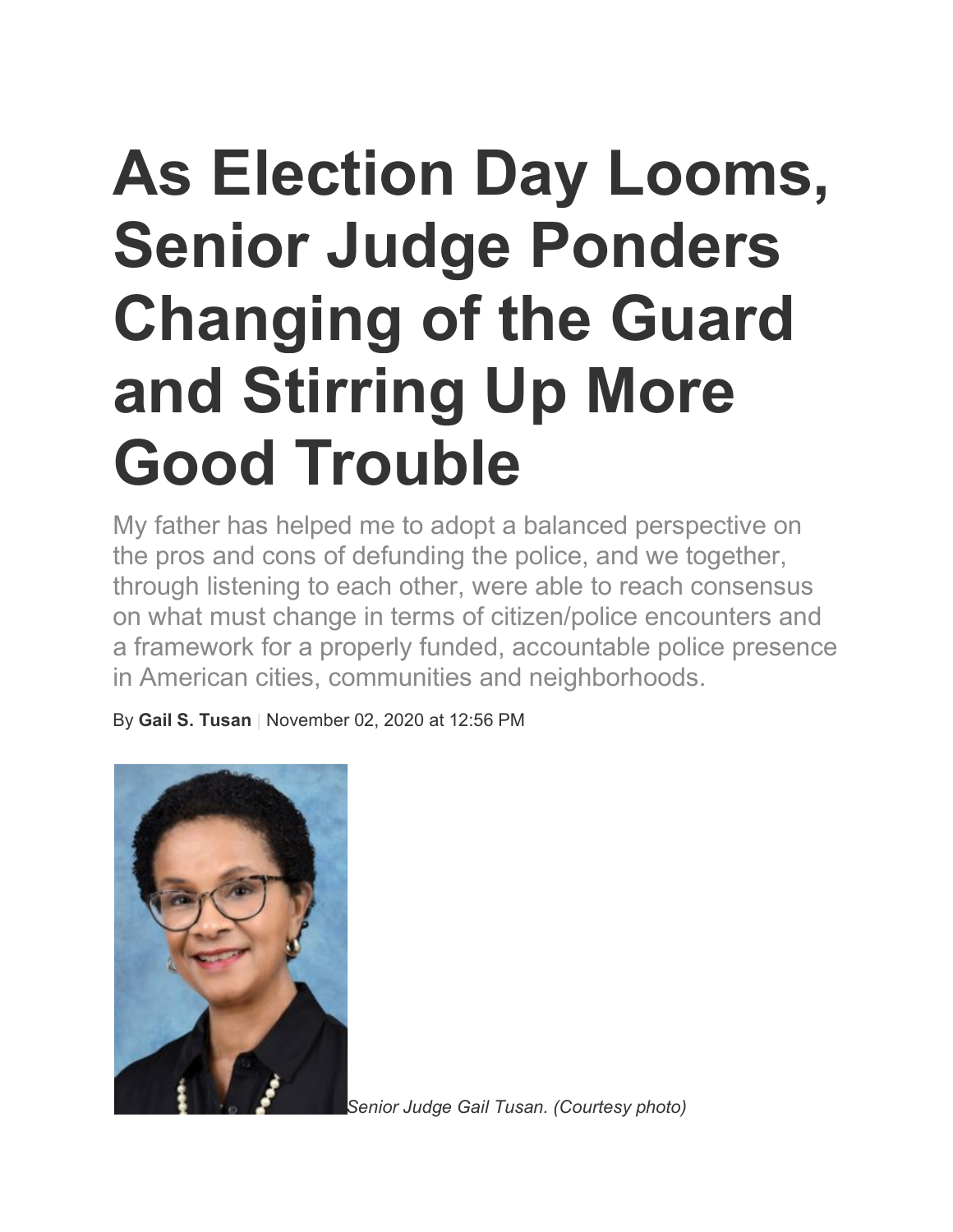Over the past few weeks and ending Tuesday, Americans will have spoken by either voting or not.

While it would be unfathomable for my family and me to have opted out of voting in the 2020 presidential general election with all that is at stake for the present and for generations to come, I know that regrettably many people decided to self-disenfranchise. Too many people with much to say about this year's hot topics, including the importance of wearing masks to retard the spread of COVID-19, the hardship endured by business, government and school closures during the pandemic, and the timing of the nomination of Judge Amy Coney Barrett to succeed the late Justice Ruth Bader Ginsberg, convinced themselves to disengage from the political process and stay at home. Our airwaves, social media, cellphones, landlines and day-to-day existence have been invaded with appeals by and on behalf of candidates seeking the highest elected office in the U.S. all the way down to state and local positions, all of which will influence the public policy determining how financial resources should be allocated for the public good.

But that is not all: While trying to remain safe, alive and afloat during the coronavirus pandemic, we have been subjected to the psychological trauma of reading about and viewing video footage of what should be routine, controlled citizen/law enforcement encounters imploding into the horrific killings of Black and brown people in their homes, outside of their vehicles and on the streets of America.

Regardless of the final numbers on the historic record of early voters, there is an abundance of more good trouble to be stirred up in this illusory melting pot called the United States of America. I call it illusory because, if we truly examine how we are coexisting as people diverse in their ancestry, ethnicity, cultural mores, religious practices, sexual orientation and more, the reality is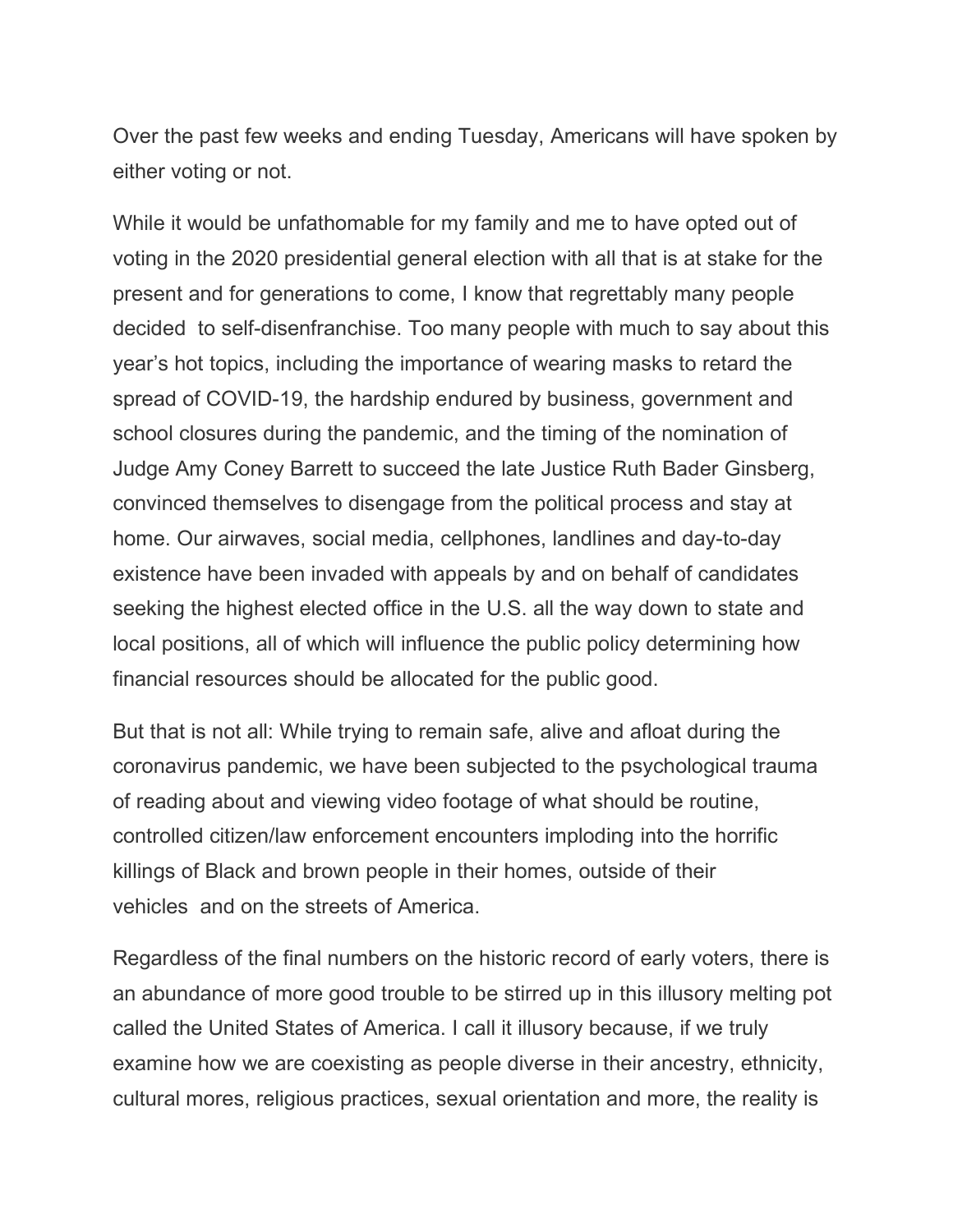that there is a huge imbalance in resources essential to one's health, education and general welfare. The melting pot standard for a prosperous diverse coexistence has been thwarted by fear, ignorance, arrogance, apathy, racism, sexism, homophobia, xenophobia and systemic economic inequities. The "Haves" can no longer ignore the "Have-nots." Those with power and influence must use their authority and privilege to lend a hand to those who voted for them and especially to those who labor in essential jobs for the public's benefit.

2020 and its intersectionality of dialogue over social injustice and inequality, criminal justice and community policing reform, the SCOTUS appointment process, public health disparities among people of color and access and the effect of remote learning on low income families leave most of us reeling and desperate for ways to reengage and become proactive in our communities. As I mentioned **in my article in August**, talking about race and disparities often is not comfortable. Since this past summer, I have had some meaningful if unplanned conversations. I've talked with my parents, who are in their 80s, about their experiences with integration and race relations in the '50s and '60s. My father, a retired narcotics detective, was among the first African American graduates of the Los Angeles Police Department Police Academy. As a rookie cop, he received—more than this daughter would want—ridicule and racial animus by his fellow white officers. No doubt he was required to engage in respectability politics for his Black existence to be less menacing to sheltered, prejudiced colleagues.

Unfortunately, many folks today have expectations that people of color should continue to display the respectability race card on the workforce and in the boardroom. During his service as an undercover officer, my father mentored and helped train officers in responsible, respectable policing and how not to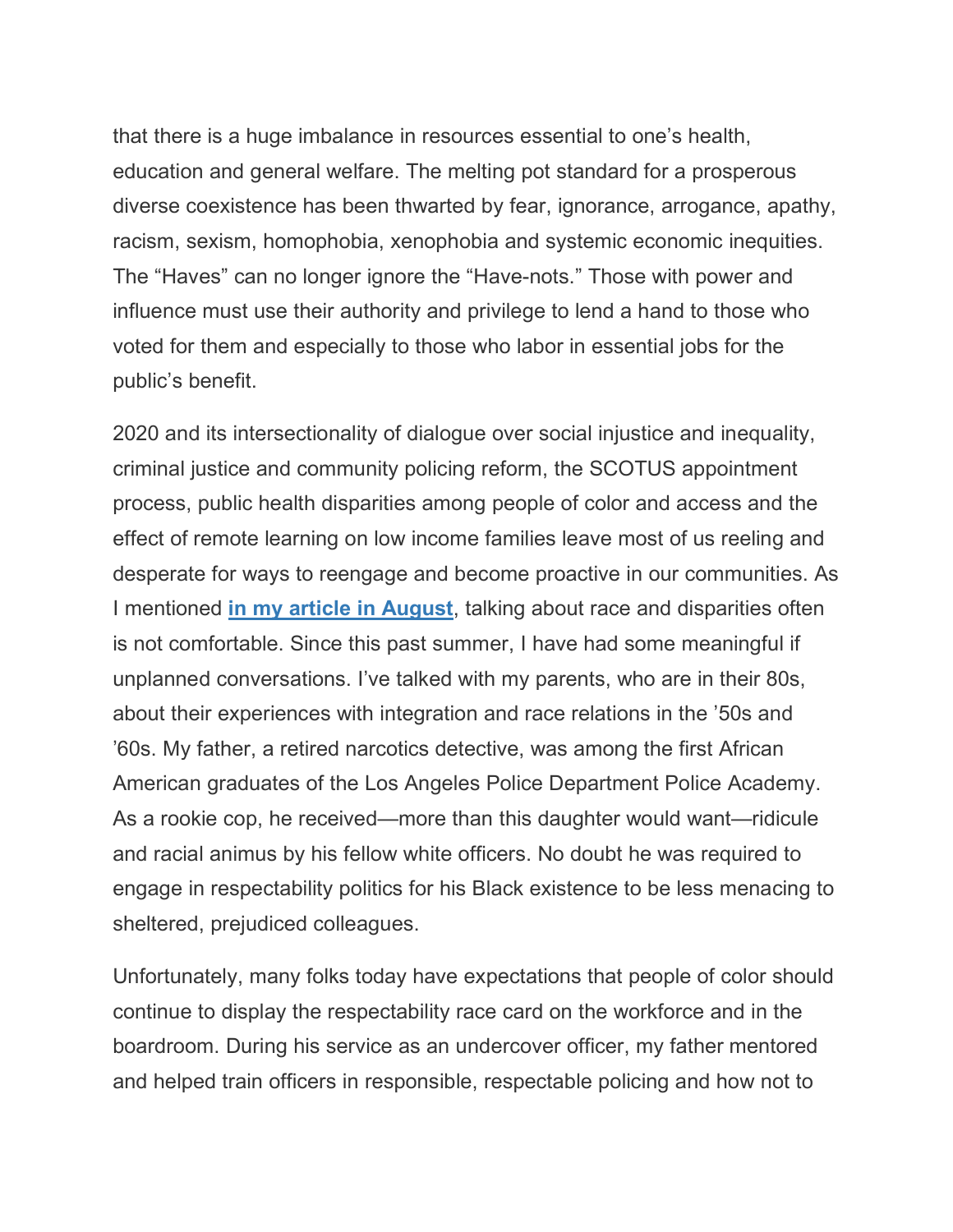take out your own fear or frustration on citizens, no matter how dangerous you may perceive them to be. I am sure he had to make several life-threatening judgment calls, while every day risking his own safety and responding to dispatched calls for police intervention and officer assistance. I know of the tragic outcome of one call where residents shot through the door and hit my father's partner, thereby paralyzing him for life. No doubt that traumatic experience altered my dad's sense of the danger he confronted each day on the job and informed his own responses when confronting individuals on the street. Within that context, he and I have talked about the current police state culture in many law enforcement departments where officers are ill-trained and engage in abusive behavior without accountability.

My father has helped me to adopt a balanced perspective on the pros and cons of defunding the police, and we together, through listening to each other, were able to reach consensus on what must change in terms of citizen/police encounters and a framework for a properly funded, accountable police presence in American cities, communities and neighborhoods. My conversations with him enriched my perspective as a trial judge presiding over criminal cases—that is, enhanced my judicial lens when hearing evidence about stops and frisks, searches, arrests and conflicting accounts about what happened on the subject day or night of the crime. But so has my own experience as an African American woman married to an accomplished, highly-regarded African American male physician who has encountered racism as a young man and even today, and the mother of sons who despite receiving good educations still encounter double standards manifested at best, through others' implicit bias or at worst, overt racism, whenever the men in my family leave home.